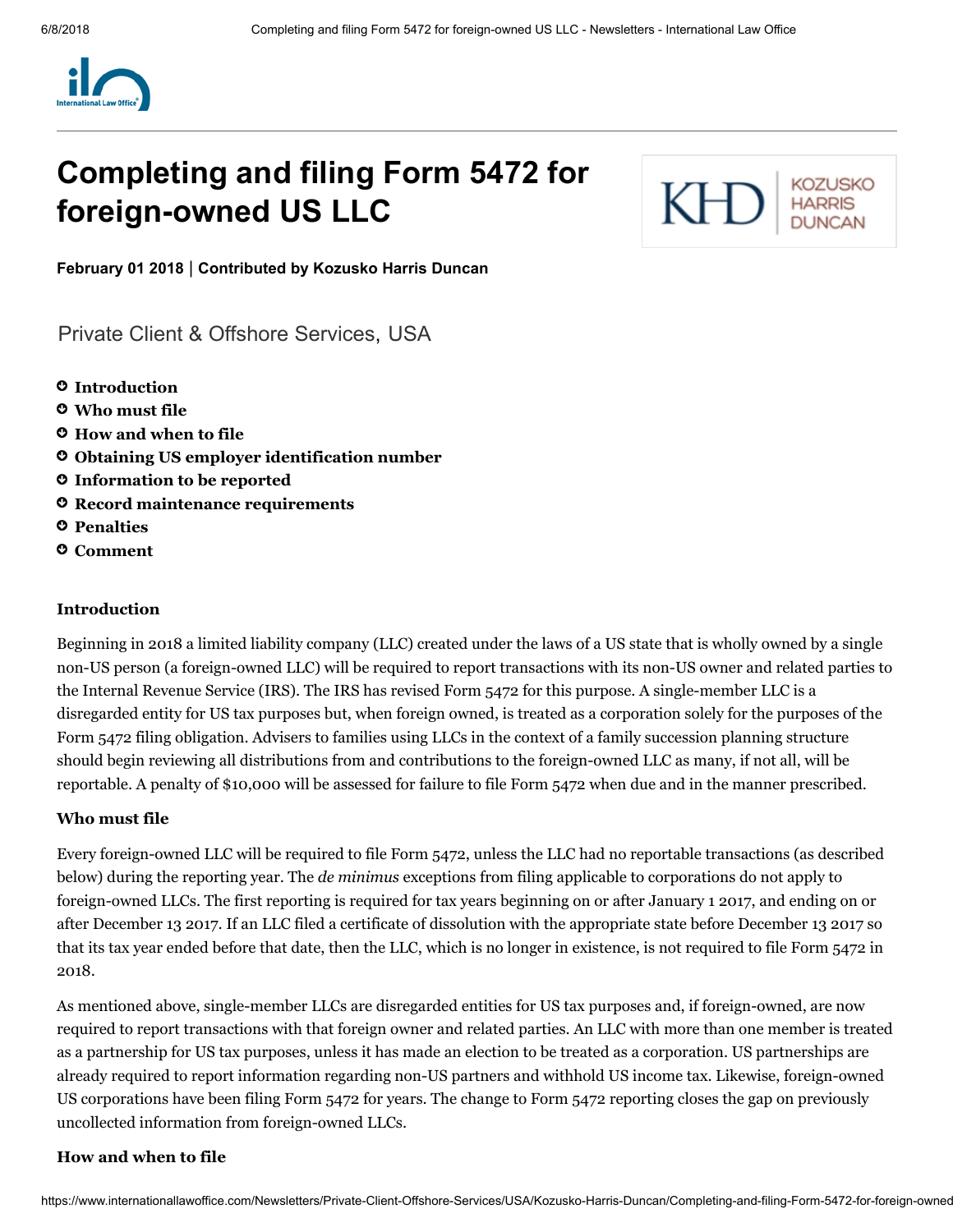#### 6/8/2018 Completing and filing Form 5472 for foreign-owned US LLC - Newsletters - International Law Office

A foreign-owned LLC does not otherwise have a US income tax return filing requirement. Nevertheless, it is required to file a *pro forma* Form 1120 with Form 5472 attached. All forms referred to in this update are available at [www.irs.gov](file://intranet.gbp.co.uk/Public/Win8Profiles/mbeller/Documents/Edited%20Docs/www.irs.gov). The only information to be completed on Form 1120 is the name and address of the foreign-owned LLC, its employer identification number and the date of formation. The legend "Foreign-owned U.S. DE" is to be written across the top of Form 1120. The Form 1120 with Form 5472 attached is to be mailed or faxed to the IRS. Foreign-owned LLCs are not permitted to file electronically.

If the foreign owner has no US return filing obligation, then the IRS regulations provide that the taxable year of the reporting LLC is the calendar year. Form 1120 is due by the 15th day of the fourth month after the end of the reporting entity's tax year – or more simply put, April 15.

#### Obtaining US employer identification number

In order to file Form 5472, the foreign-owned LLC must apply for a US employer identification number. The application is made on Form SS-4. There are several different ways to submit the form.

#### *Online*

A foreign-owned LLC, because the office of its registered agent is in the United States, can apply for an employer identification number online, but only if the LLC's responsible party has a valid US taxpayer identification number. The individual identified as the responsible party should have a level of control over, or entitlement to, the funds or assets in the entity that, as a practical matter, enables the individual, directly or indirectly, to control, manage or direct the entity and the disposition of its funds and assets. Usually this responsible party is the manager of the LLC.

#### *Telephone*

Only applicants that have no legal residence, principal place of business or principal office or agency in the United States or a US possession may apply for an employer identification number via telephone. Therefore, it will likely not be possible to obtain an employer identification number by telephone for any foreign-owned LLC, given that the registered agent is in the United States. The person making the call must be authorised to receive the number and answer questions concerning Form SS-4, which should be completed in advance of the call.

#### *Fax or mail*

The LLC can receive an employer identification number by fax generally within four business days by completing and faxing Form SS-4 to the IRS using the appropriate fax number. Long distance charges apply and a return fax number must be provided. The applicant must wait four business days, and if the number has not been received by return fax, may then telephone the IRS to obtain the number. Alternatively, the Form SS-4 can be mailed to the IRS and the LLC will receive the employer identification number in approximately four weeks. If the responsible party is a non-US person who does not have and is ineligible to obtain a social security number or individual taxpayer identification number, because he or she is not authorised to work in the US and has no federal tax reporting or filing obligations, this question on the Form SS-4 may be left blank when submitting via fax or mail. Generally, the street address shown on the Form SS-4 will be that of the state registered agent and the mailing address will be the address where the member or manager of the LLC receives correspondence.

#### Information to be reported

The Form 5472 can be difficult to interpret given the continued references to corporation. The instructions to the form should be consulted in conjunction with completing the form.

#### *Part I – information identifying LLC*

All reporting LLCs must complete Part I to report the name, address and employer identification number of the LLC. The address may be a foreign address and should be the same address used on Form SS-4. The address should be one where the member or manager of the LLC will be sure to receive written notifications from the IRS. The LLC must also provide a description of its principal business activity and corresponding code, which can be found in the instructions to Form 1120. Generally, a foreign-owned LLC that holds passive investment assets will use the 'offices of other holding companies'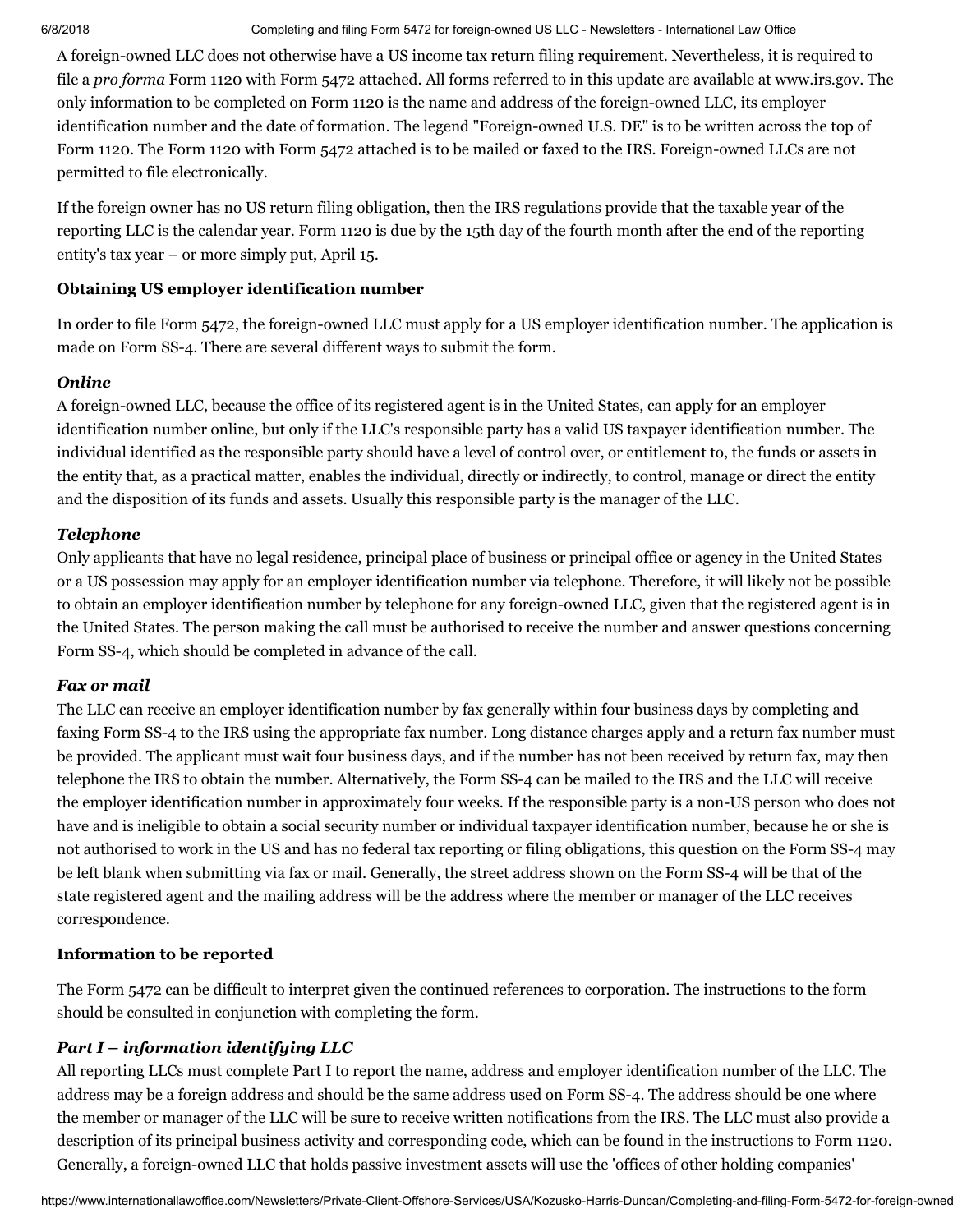#### 6/8/2018 Completing and filing Form 5472 for foreign-owned US LLC - Newsletters - International Law Office

description and code. Line 3 of Part I will be checked to indicate that the reporting LLC is a foreign-owned domestic disregarded entity. Lines 1f to 1l of Part I may not be relevant to foreign-owned LLCs used in family succession planning structures, but care should be taken to review the instructions and complete any lines that apply, especially if the LLC has had transactions with more than one related party.

## *Part II – information identifying foreign owner*

Foreign-owned LLCs are also required to complete Part II, which references 25% foreign shareholders, with the name and address of the LLC's single foreign owner. This foreign owner may be:

- an individual who is not a citizen or resident of the United States;
- any partnership, association, company or corporation that is not created or organised in the United States; or
- any foreign estate or foreign trust (for further details on when a trust is considered foreign for US tax purposes please see the [Overview](http://www.internationallawoffice.com/Newsletters/Offshore-Services/USA/Kozusko-Harris-Duncan/Overview-April-2017) (April 2017)).

If a foreign-owned LLC has a foreign disregarded entity as its direct owner, the LLC must report that foreign disregarded entity as its direct owner. It is unnecessary to include a US tax identification number for the foreign owner if the owner does not have one. However, the form must include the owner's foreign tax identification number. If the owner, in fact, does not have a foreign tax identification number, then 'none' or 'n/a' should be noted on Line  $1(b)(3)$ . Such notation should not be used merely because the return preparer does not know the foreign tax identification number. Given that the owner's address is reported, the IRS is well aware of what countries use tax identification numbers and their format.

When no US identification number is entered for the foreign owner, Part II requires a reference identification number. This is a number established by the reporting LLC and does not require application to the IRS. The reference identification number is limited to 50 characters that may be alphabetical, numeric or any combination of the two, but cannot include special characters or spaces. The same reference identification number must be used consistently from tax year to tax year with respect to the foreign owner.

# *Part III – information identifying related party*

Foreign-owned LLCs must also complete Part III. Part III refers to the related party with which the LLC had reportable transactions during the tax year. In a simple situation, this related party will be the foreign owner. However, the definition of 'related party' is broad and includes IRS constructive ownership and attribution rules. For example, in the case of a single member LLC owned by a foreign company, a related party may include another company in the same controlled group. If owned by a foreign trust, a related party may include the trust's settlor and beneficiary. If owned by a non-US individual, a related party may include members of that individual's family.

The foreign-owned LLC is to report in Part III the name and address of the related party (domestic or foreign) with which the LLC had reportable transactions during the tax year, including the foreign owner already reported in Part II. Again, a reference identification number is required for the related party when no US tax identification number is reported. If the related party is an individual, references to business activity are not applicable. Part III also requires the name of the country under whose laws the related party files an income tax return as a resident. A separate Form 5472 must be filed for each foreign or domestic related party with which the reporting LLC had a reportable transaction.

# *Parts IV, V and VI – reportable transactions*

For LLCs used within family succession planning structures, most of the transactions enumerated in Part IV of Form 5472 are not the types of transaction that occur between a foreign-owned LLC and its non-US owner (which may be a foreign company, foreign trust or non-US individual), with the exception of loans and interest paid or received on such borrowings. Nevertheless, the foreign-owned LLC must check a box in Part V if it had any transactions with its owner or other related party that are not listed in Part IV. Reportable transactions in the context of a foreign-owned LLC have been expanded to include amounts paid or received in connection with the formation, dissolution, acquisition and disposition of the LLC, including contributions to and distributions from the LLC. Such transactions are to be described on an attached statement. Part VI asks whether any non-monetary or less-then-full consideration transactions occurred between the LLC and its foreign owner and, if so, those are detailed on an attached statement.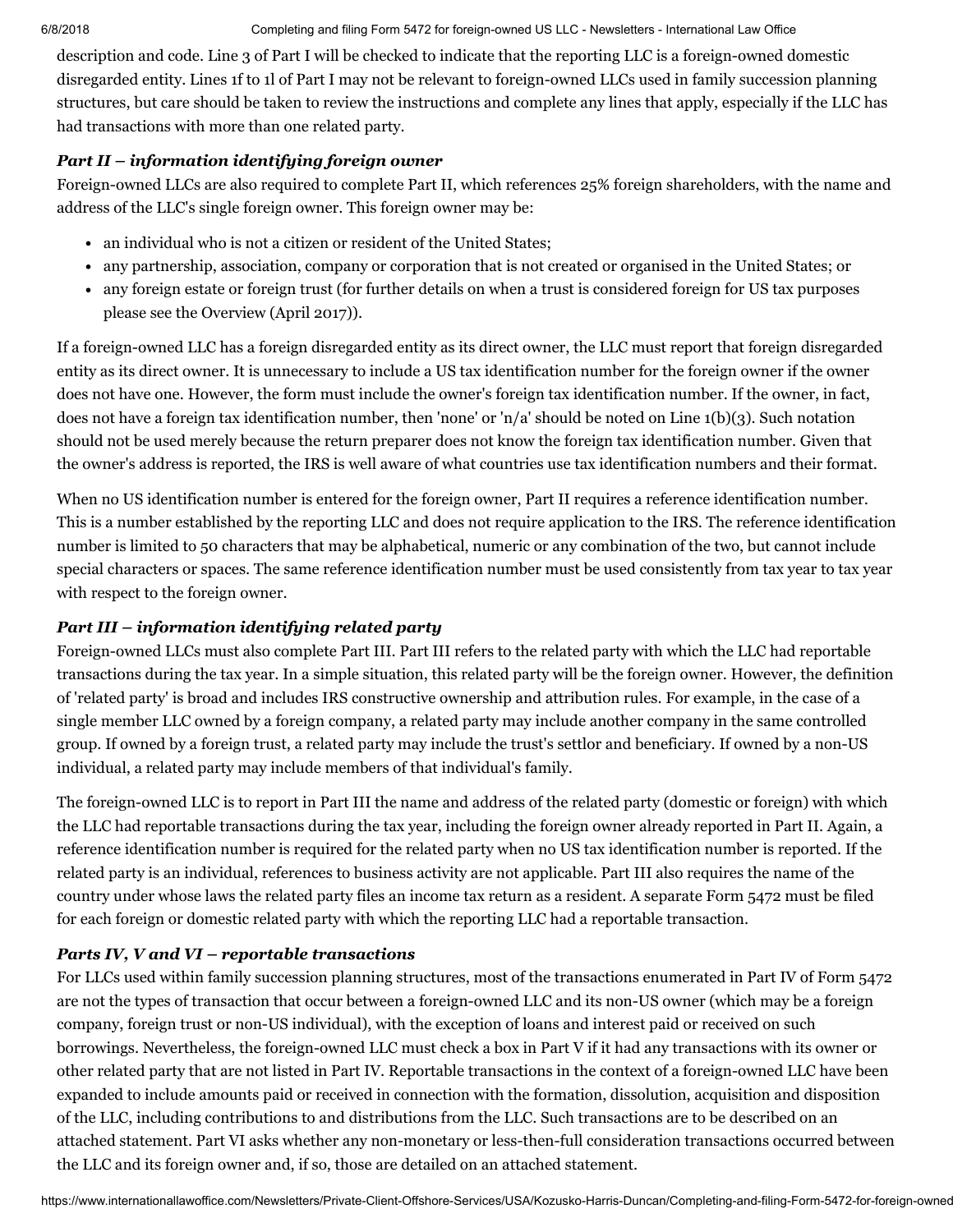6/8/2018 Completing and filing Form 5472 for foreign-owned US LLC - Newsletters - International Law Office

In addition to transactions with the LLC's non-US owner, the LLC must also report transactions with a related party. As mentioned above, the definition of 'related party' is very broad and includes IRS constructive ownership and attribution rules. For example, a single-member LLC owned by a foreign company may be required to report a transaction with another foreign company in the same controlled group. If owned by a foreign trust, the LLC may have to report a transaction with the trust's settlor or beneficiary. If owned by a non-US individual, the LLC may need to report transactions with members of that individual's family. There are many other possible related parties under the very complex constructive ownership and attribution rules. The IRS final regulations include examples involving foreignowned LLCs that form another LLC that does not elect to be treated as a corporation, in which case all transactions involving the other LLC are also reportable. Advisers to families using LLCs in the context of a family succession planning structure should review all distributions from and contributions to the foreign-owned LLC as many, if not all, will be reportable.

### *Part VII – additional information*

All reporting entities must complete the questions in Part VII, the answers to which will generally be 'no' for LLCs used within family succession planning structures.

#### Record maintenance requirements

The LLC must keep in its permanent books information or records that might be relevant to determine the correct treatment of transactions with related parties.

#### <span id="page-3-0"></span>**Penalties**

As noted above, foreign-owned LLCs generally do not have US tax or reporting obligations. This new Form 5472 reporting requirement may be the first time that the manager of the LLC has had to tackle IRS forms. The world is aware that the IRS is overwhelmed with recent US tax law changes. It is unclear how the IRS will detect the absence of a Form 5472 filing by a foreign-owned LLC not conducting a business in the United States. Nevertheless, the LLC is governed by the law of a US state and must comply with US law.

A penalty of \$10,000 will be assessed for failure to file Form 5472 when due and in the manner prescribed. The penalty also applies for failure to maintain required books and records. Filing a substantially incomplete Form 5472 constitutes a failure to file Form 5472. Criminal penalties may also apply for failure to submit information or for filing false or fraudulent information.

#### <span id="page-3-1"></span>Comment

April 15 is right around the corner. Advisers to families with succession planning structures that use US foreign-owned LLCs should familiarise themselves with Form 5472 and its instructions and determine whether the LLC has had any reportable transactions with its sole non-US owner or a related party. If the answer is affirmative, an employer identification number for the LLC should be applied for as soon as possible.

For further information on this topic please contact Jennie [Cherry](http://www.internationallawoffice.com/directory/biography.aspx?r=36050) or Eric [Dorsch](http://www.internationallawoffice.com/Directory/biography.aspx?g=134ccb8a-22b4-417a-99fa-b29dd717d3cc) at Kozusko Harris Duncan by *telephone (+1 212 980 0010) or email ([jcherry@kozlaw.com](mailto:jcherry@kozlaw.com?subject=Article%20on%20ILO) or [edorsch@kozlaw.com\)](mailto:edorsch@kozlaw.com). The Kozusko Harris Duncan website can be accessed at [www.kozlaw.com.](http://www.kozlaw.com/)*

Copyright in the original article resides with the named contributor.

The materials contained on this website are for general information purposes only and are subject to the [disclaimer.](https://www.internationallawoffice.com/Information/Disclaimer)

ILO is a premium online legal update service for major companies and law firms worldwide. In-house corporate counsel and other users of legal services, as well as law firm partners, qualify for a free subscription.